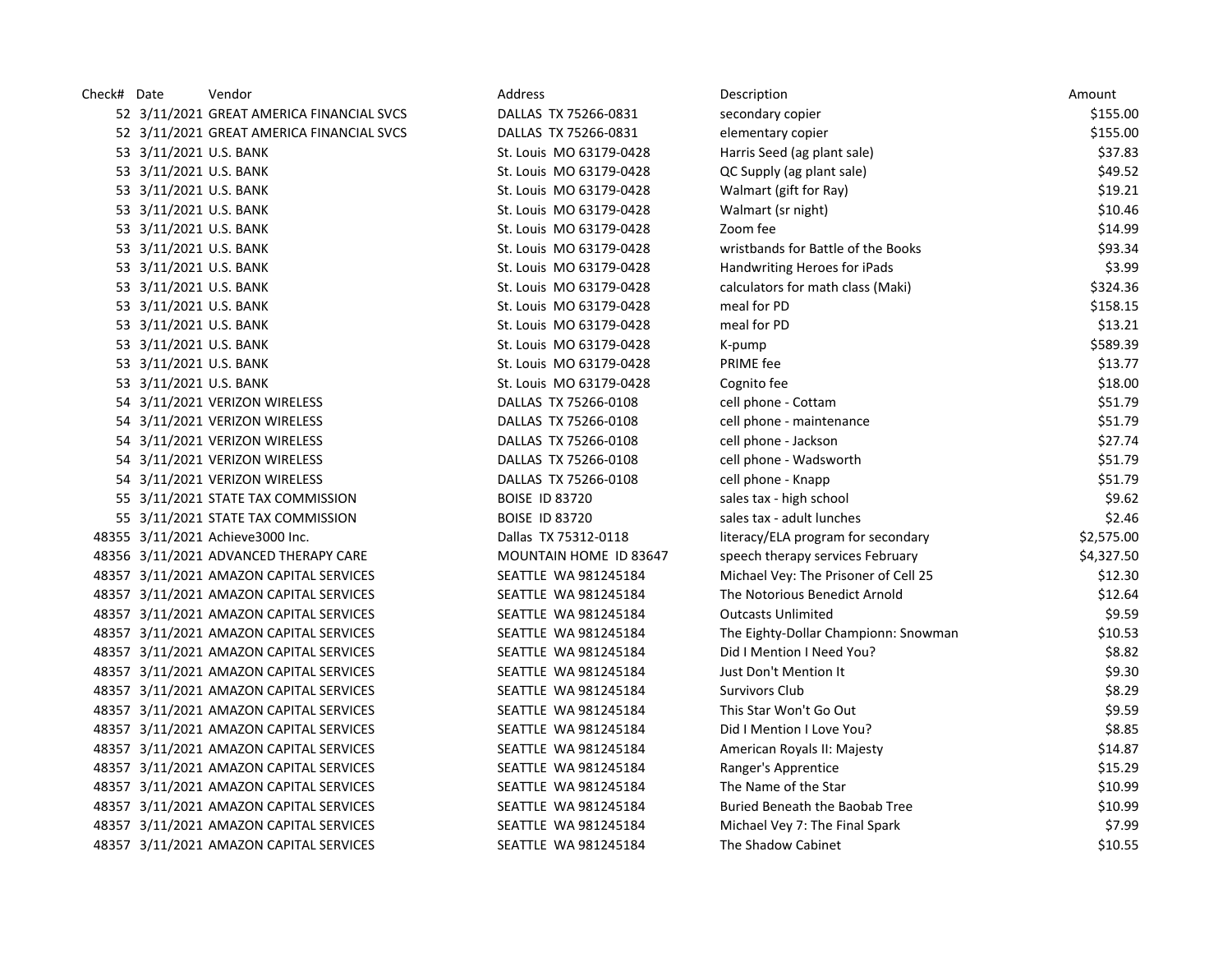| 48357 3/11/2021 AMAZON CAPITAL SERVICES | SEATTLE WA 981245184 | American Royals                                | \$13.52   |
|-----------------------------------------|----------------------|------------------------------------------------|-----------|
| 48357 3/11/2021 AMAZON CAPITAL SERVICES | SEATTLE WA 981245184 | <b>Walk to Beautiful</b>                       | \$18.69   |
| 48357 3/11/2021 AMAZON CAPITAL SERVICES | SEATTLE WA 981245184 | Michael Vey 3: Battle of the Ampere            | \$10.79   |
| 48357 3/11/2021 AMAZON CAPITAL SERVICES | SEATTLE WA 981245184 | Michael Vey 5: Storm of Lightning              | \$9.99    |
| 48357 3/11/2021 AMAZON CAPITAL SERVICES | SEATTLE WA 981245184 | The Madness Underneath                         | \$10.99   |
| 48357 3/11/2021 AMAZON CAPITAL SERVICES | SEATTLE WA 981245184 | Jaguar                                         | \$6.99    |
| 48357 3/11/2021 AMAZON CAPITAL SERVICES | SEATTLE WA 981245184 | heavy duty packing tape clear                  | \$15.39   |
| 48357 3/11/2021 AMAZON CAPITAL SERVICES | SEATTLE WA 981245184 | order discount                                 | $-550.88$ |
| 48357 3/11/2021 AMAZON CAPITAL SERVICES | SEATTLE WA 981245184 | shipping                                       | \$7.98    |
| 48357 3/11/2021 AMAZON CAPITAL SERVICES | SEATTLE WA 981245184 | HP 414A toner cartridge black                  | \$84.89   |
| 48357 3/11/2021 AMAZON CAPITAL SERVICES | SEATTLE WA 981245184 | HP 414A toner cartridge yellow                 | \$102.89  |
| 48357 3/11/2021 AMAZON CAPITAL SERVICES | SEATTLE WA 981245184 | HP 414A toner cartridge magenta                | \$102.89  |
| 48357 3/11/2021 AMAZON CAPITAL SERVICES | SEATTLE WA 981245184 | HP 414A toner cartridge cyan                   | \$102.89  |
| 48357 3/11/2021 AMAZON CAPITAL SERVICES | SEATTLE WA 981245184 | toner cartridge Brother TN227BK                | \$74.00   |
| 48357 3/11/2021 AMAZON CAPITAL SERVICES | SEATTLE WA 981245184 | Little Women                                   | \$14.40   |
| 48357 3/11/2021 AMAZON CAPITAL SERVICES | SEATTLE WA 981245184 | bx. pressboard partition file folders green    | \$18.98   |
| 48357 3/11/2021 AMAZON CAPITAL SERVICES | SEATTLE WA 981245184 | Sometimes Amazing Things Happen: Bellevue Hos  | \$16.99   |
| 48357 3/11/2021 AMAZON CAPITAL SERVICES | SEATTLE WA 981245184 | Michael Vey 4: Hunt for Jade Dragon            | \$10.89   |
| 48357 3/11/2021 AMAZON CAPITAL SERVICES | SEATTLE WA 981245184 | The Edge                                       | \$7.99    |
| 48357 3/11/2021 AMAZON CAPITAL SERVICES | SEATTLE WA 981245184 | Fracking                                       | \$9.13    |
| 48357 3/11/2021 AMAZON CAPITAL SERVICES | SEATTLE WA 981245184 | The Crown                                      | \$10.99   |
| 48357 3/11/2021 AMAZON CAPITAL SERVICES | SEATTLE WA 981245184 | Peak                                           | \$5.99    |
| 48357 3/11/2021 AMAZON CAPITAL SERVICES | SEATTLE WA 981245184 | <b>Hidden Figures</b>                          | \$17.65   |
| 48357 3/11/2021 AMAZON CAPITAL SERVICES | SEATTLE WA 981245184 | Gone                                           | \$9.89    |
| 48357 3/11/2021 AMAZON CAPITAL SERVICES | SEATTLE WA 981245184 | Michael Vey 6: Fall of Hades                   | \$10.18   |
| 48357 3/11/2021 AMAZON CAPITAL SERVICES | SEATTLE WA 981245184 | Michael Vey 2: Rise of the Elgen               | \$10.39   |
| 48357 3/11/2021 AMAZON CAPITAL SERVICES | SEATTLE WA 981245184 | Gone Girl                                      | \$14.81   |
| 48357 3/11/2021 AMAZON CAPITAL SERVICES | SEATTLE WA 981245184 | Little Fires Everywhere                        | \$10.20   |
| 48357 3/11/2021 AMAZON CAPITAL SERVICES | SEATTLE WA 981245184 | The Underneath                                 | \$5.66    |
| 48357 3/11/2021 AMAZON CAPITAL SERVICES | SEATTLE WA 981245184 | The Bethrothed                                 | \$11.21   |
| 48357 3/11/2021 AMAZON CAPITAL SERVICES | SEATTLE WA 981245184 | <b>Thunder Cave</b>                            | \$6.99    |
| 48357 3/11/2021 AMAZON CAPITAL SERVICES | SEATTLE WA 981245184 | The Blind Side: Evolution of a Game            | \$10.50   |
| 48357 3/11/2021 AMAZON CAPITAL SERVICES | SEATTLE WA 981245184 | Ascent                                         | \$7.19    |
| 48357 3/11/2021 AMAZON CAPITAL SERVICES | SEATTLE WA 981245184 | Ground Zero                                    | \$8.98    |
| 48357 3/11/2021 AMAZON CAPITAL SERVICES | SEATTLE WA 981245184 | Descent                                        | \$14.49   |
| 48357 3/11/2021 AMAZON CAPITAL SERVICES | SEATTLE WA 981245184 | Runaway Train: Youth with Emotional Disturbanc | \$10.29   |
| 48357 3/11/2021 AMAZON CAPITAL SERVICES | SEATTLE WA 981245184 | I Am Number Four                               | \$9.99    |
| 48357 3/11/2021 AMAZON CAPITAL SERVICES | SEATTLE WA 981245184 | Did I Mention I Miss You?                      | \$10.99   |
| 48357 3/11/2021 AMAZON CAPITAL SERVICES | SEATTLE WA 981245184 | bx. pressboard partition file folders gray     | \$84.64   |
| 48357 3/11/2021 AMAZON CAPITAL SERVICES | SEATTLE WA 981245184 | What Do You Stand For? Character building set  | \$48.81   |
|                                         |                      |                                                |           |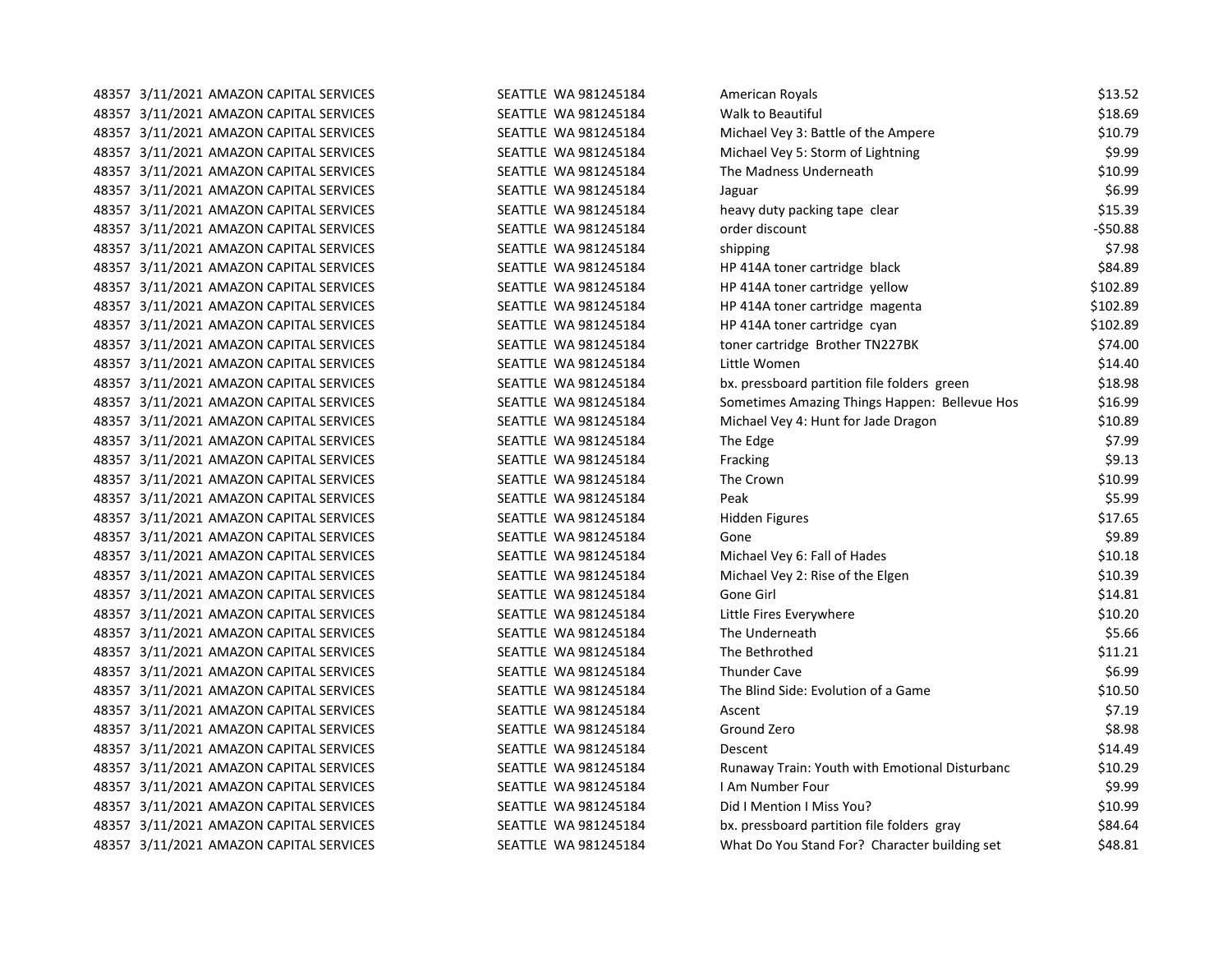| SEATTLE WA 981245184                                                                                                                                                                                                                                                                                                                                                                                                                                                                                                                                                                                                                                                                                                                                                                                                                                                                                                                                                                                                                                                                                                                                                                                                                                                                                                                                                                                                                                                                                                                                                                                                  | wireless mouse logitech                        | \$74.95     |
|-----------------------------------------------------------------------------------------------------------------------------------------------------------------------------------------------------------------------------------------------------------------------------------------------------------------------------------------------------------------------------------------------------------------------------------------------------------------------------------------------------------------------------------------------------------------------------------------------------------------------------------------------------------------------------------------------------------------------------------------------------------------------------------------------------------------------------------------------------------------------------------------------------------------------------------------------------------------------------------------------------------------------------------------------------------------------------------------------------------------------------------------------------------------------------------------------------------------------------------------------------------------------------------------------------------------------------------------------------------------------------------------------------------------------------------------------------------------------------------------------------------------------------------------------------------------------------------------------------------------------|------------------------------------------------|-------------|
| SEATTLE WA 981245184                                                                                                                                                                                                                                                                                                                                                                                                                                                                                                                                                                                                                                                                                                                                                                                                                                                                                                                                                                                                                                                                                                                                                                                                                                                                                                                                                                                                                                                                                                                                                                                                  | USB conference gooseneck microphone            | \$31.78     |
| SEATTLE WA 981245184                                                                                                                                                                                                                                                                                                                                                                                                                                                                                                                                                                                                                                                                                                                                                                                                                                                                                                                                                                                                                                                                                                                                                                                                                                                                                                                                                                                                                                                                                                                                                                                                  | USB conference microphone                      | \$139.96    |
| SEATTLE WA 981245184                                                                                                                                                                                                                                                                                                                                                                                                                                                                                                                                                                                                                                                                                                                                                                                                                                                                                                                                                                                                                                                                                                                                                                                                                                                                                                                                                                                                                                                                                                                                                                                                  | USB extension cable 4-pk                       | \$53.67     |
| SEATTLE WA 981245184                                                                                                                                                                                                                                                                                                                                                                                                                                                                                                                                                                                                                                                                                                                                                                                                                                                                                                                                                                                                                                                                                                                                                                                                                                                                                                                                                                                                                                                                                                                                                                                                  | USB card reader                                | \$53.96     |
| SEATTLE WA 981245184                                                                                                                                                                                                                                                                                                                                                                                                                                                                                                                                                                                                                                                                                                                                                                                                                                                                                                                                                                                                                                                                                                                                                                                                                                                                                                                                                                                                                                                                                                                                                                                                  | discount                                       | $-55.00$    |
| SEATTLE WA 981245184                                                                                                                                                                                                                                                                                                                                                                                                                                                                                                                                                                                                                                                                                                                                                                                                                                                                                                                                                                                                                                                                                                                                                                                                                                                                                                                                                                                                                                                                                                                                                                                                  | 48-port patch panel                            | \$125.94    |
| SEATTLE WA 981245184                                                                                                                                                                                                                                                                                                                                                                                                                                                                                                                                                                                                                                                                                                                                                                                                                                                                                                                                                                                                                                                                                                                                                                                                                                                                                                                                                                                                                                                                                                                                                                                                  | cable management unit                          | \$56.97     |
| SEATTLE WA 981245184                                                                                                                                                                                                                                                                                                                                                                                                                                                                                                                                                                                                                                                                                                                                                                                                                                                                                                                                                                                                                                                                                                                                                                                                                                                                                                                                                                                                                                                                                                                                                                                                  | TV mounting bracket for elementary office      | \$27.99     |
| SEATTLE WA 981245184                                                                                                                                                                                                                                                                                                                                                                                                                                                                                                                                                                                                                                                                                                                                                                                                                                                                                                                                                                                                                                                                                                                                                                                                                                                                                                                                                                                                                                                                                                                                                                                                  | 1x4 HDMI splitter                              | \$71.92     |
| SEATTLE WA 981245184                                                                                                                                                                                                                                                                                                                                                                                                                                                                                                                                                                                                                                                                                                                                                                                                                                                                                                                                                                                                                                                                                                                                                                                                                                                                                                                                                                                                                                                                                                                                                                                                  | HDMI cable 3' 10-pk                            | \$34.48     |
| GALESBURG IL 61402-1267                                                                                                                                                                                                                                                                                                                                                                                                                                                                                                                                                                                                                                                                                                                                                                                                                                                                                                                                                                                                                                                                                                                                                                                                                                                                                                                                                                                                                                                                                                                                                                                               | termpera white                                 | \$63.60     |
| GALESBURG IL 61402-1267                                                                                                                                                                                                                                                                                                                                                                                                                                                                                                                                                                                                                                                                                                                                                                                                                                                                                                                                                                                                                                                                                                                                                                                                                                                                                                                                                                                                                                                                                                                                                                                               | termpera black                                 | \$31.80     |
| TWIN FALLS ID 83301                                                                                                                                                                                                                                                                                                                                                                                                                                                                                                                                                                                                                                                                                                                                                                                                                                                                                                                                                                                                                                                                                                                                                                                                                                                                                                                                                                                                                                                                                                                                                                                                   | conveyor thermostat for dishwasher             | \$240.67    |
| HAGERMAN ID 83332                                                                                                                                                                                                                                                                                                                                                                                                                                                                                                                                                                                                                                                                                                                                                                                                                                                                                                                                                                                                                                                                                                                                                                                                                                                                                                                                                                                                                                                                                                                                                                                                     | enrichment miles                               | \$196.60    |
| HAGERMAN ID 83332                                                                                                                                                                                                                                                                                                                                                                                                                                                                                                                                                                                                                                                                                                                                                                                                                                                                                                                                                                                                                                                                                                                                                                                                                                                                                                                                                                                                                                                                                                                                                                                                     | activity busing high school                    | \$573.12    |
| HAGERMAN ID 83332                                                                                                                                                                                                                                                                                                                                                                                                                                                                                                                                                                                                                                                                                                                                                                                                                                                                                                                                                                                                                                                                                                                                                                                                                                                                                                                                                                                                                                                                                                                                                                                                     | route fee                                      | \$11,776.50 |
| Filer ID 83328                                                                                                                                                                                                                                                                                                                                                                                                                                                                                                                                                                                                                                                                                                                                                                                                                                                                                                                                                                                                                                                                                                                                                                                                                                                                                                                                                                                                                                                                                                                                                                                                        | repair blower on stage & ignitor on locker roo | \$615.00    |
|                                                                                                                                                                                                                                                                                                                                                                                                                                                                                                                                                                                                                                                                                                                                                                                                                                                                                                                                                                                                                                                                                                                                                                                                                                                                                                                                                                                                                                                                                                                                                                                                                       | petty cash for high school office              | \$52.50     |
| HAGERMAN ID 83332                                                                                                                                                                                                                                                                                                                                                                                                                                                                                                                                                                                                                                                                                                                                                                                                                                                                                                                                                                                                                                                                                                                                                                                                                                                                                                                                                                                                                                                                                                                                                                                                     | enrichment                                     | \$14.57     |
| HAGERMAN ID 83332                                                                                                                                                                                                                                                                                                                                                                                                                                                                                                                                                                                                                                                                                                                                                                                                                                                                                                                                                                                                                                                                                                                                                                                                                                                                                                                                                                                                                                                                                                                                                                                                     | <b>ARTEC supplies</b>                          | \$8.32      |
| HAGERMAN ID 83332                                                                                                                                                                                                                                                                                                                                                                                                                                                                                                                                                                                                                                                                                                                                                                                                                                                                                                                                                                                                                                                                                                                                                                                                                                                                                                                                                                                                                                                                                                                                                                                                     | <b>ARTEC supplies</b>                          | \$38.26     |
| HAGERMAN ID 83332                                                                                                                                                                                                                                                                                                                                                                                                                                                                                                                                                                                                                                                                                                                                                                                                                                                                                                                                                                                                                                                                                                                                                                                                                                                                                                                                                                                                                                                                                                                                                                                                     | <b>ARTEC</b> supplies                          | \$9.58      |
| HAGERMAN ID 83332                                                                                                                                                                                                                                                                                                                                                                                                                                                                                                                                                                                                                                                                                                                                                                                                                                                                                                                                                                                                                                                                                                                                                                                                                                                                                                                                                                                                                                                                                                                                                                                                     | <b>ARTEC</b> supplies                          | \$38.90     |
| HAGERMAN ID 83332                                                                                                                                                                                                                                                                                                                                                                                                                                                                                                                                                                                                                                                                                                                                                                                                                                                                                                                                                                                                                                                                                                                                                                                                                                                                                                                                                                                                                                                                                                                                                                                                     | <b>ARTEC supplies</b>                          | \$33.58     |
| HAGERMAN ID 83332                                                                                                                                                                                                                                                                                                                                                                                                                                                                                                                                                                                                                                                                                                                                                                                                                                                                                                                                                                                                                                                                                                                                                                                                                                                                                                                                                                                                                                                                                                                                                                                                     | <b>ARTEC supplies</b>                          | \$21.74     |
| HAGERMAN ID 83332                                                                                                                                                                                                                                                                                                                                                                                                                                                                                                                                                                                                                                                                                                                                                                                                                                                                                                                                                                                                                                                                                                                                                                                                                                                                                                                                                                                                                                                                                                                                                                                                     | <b>ARTEC supplies</b>                          | \$8.18      |
| HAGERMAN ID 83332                                                                                                                                                                                                                                                                                                                                                                                                                                                                                                                                                                                                                                                                                                                                                                                                                                                                                                                                                                                                                                                                                                                                                                                                                                                                                                                                                                                                                                                                                                                                                                                                     | <b>ARTEC supplies</b>                          | \$23.06     |
| HAGERMAN ID 83332                                                                                                                                                                                                                                                                                                                                                                                                                                                                                                                                                                                                                                                                                                                                                                                                                                                                                                                                                                                                                                                                                                                                                                                                                                                                                                                                                                                                                                                                                                                                                                                                     | <b>ARTEC supplies</b>                          | \$4.76      |
| HAGERMAN ID 83332                                                                                                                                                                                                                                                                                                                                                                                                                                                                                                                                                                                                                                                                                                                                                                                                                                                                                                                                                                                                                                                                                                                                                                                                                                                                                                                                                                                                                                                                                                                                                                                                     | <b>ARTEC supplies</b>                          | \$5.39      |
| HAGERMAN ID 83332                                                                                                                                                                                                                                                                                                                                                                                                                                                                                                                                                                                                                                                                                                                                                                                                                                                                                                                                                                                                                                                                                                                                                                                                                                                                                                                                                                                                                                                                                                                                                                                                     | <b>ARTEC supplies</b>                          | \$42.18     |
| HAGERMAN ID 83332                                                                                                                                                                                                                                                                                                                                                                                                                                                                                                                                                                                                                                                                                                                                                                                                                                                                                                                                                                                                                                                                                                                                                                                                                                                                                                                                                                                                                                                                                                                                                                                                     | <b>ARTEC SUPPLIES</b>                          | \$3.78      |
| HAGERMAN ID 83332                                                                                                                                                                                                                                                                                                                                                                                                                                                                                                                                                                                                                                                                                                                                                                                                                                                                                                                                                                                                                                                                                                                                                                                                                                                                                                                                                                                                                                                                                                                                                                                                     | <b>ARTEC supplies</b>                          | \$6.78      |
| HAGERMAN ID 83332                                                                                                                                                                                                                                                                                                                                                                                                                                                                                                                                                                                                                                                                                                                                                                                                                                                                                                                                                                                                                                                                                                                                                                                                                                                                                                                                                                                                                                                                                                                                                                                                     | <b>ARTEC supplies</b>                          | \$10.08     |
| HAGERMAN ID 83332                                                                                                                                                                                                                                                                                                                                                                                                                                                                                                                                                                                                                                                                                                                                                                                                                                                                                                                                                                                                                                                                                                                                                                                                                                                                                                                                                                                                                                                                                                                                                                                                     | <b>ARTEC supplies</b>                          | \$19.44     |
| HAGERMAN ID 83332                                                                                                                                                                                                                                                                                                                                                                                                                                                                                                                                                                                                                                                                                                                                                                                                                                                                                                                                                                                                                                                                                                                                                                                                                                                                                                                                                                                                                                                                                                                                                                                                     | <b>ARTEC supplies</b>                          | \$55.48     |
| HAGERMAN ID 83332                                                                                                                                                                                                                                                                                                                                                                                                                                                                                                                                                                                                                                                                                                                                                                                                                                                                                                                                                                                                                                                                                                                                                                                                                                                                                                                                                                                                                                                                                                                                                                                                     | <b>ARTEC supplies</b>                          | \$19.16     |
| HAGERMAN ID 83332                                                                                                                                                                                                                                                                                                                                                                                                                                                                                                                                                                                                                                                                                                                                                                                                                                                                                                                                                                                                                                                                                                                                                                                                                                                                                                                                                                                                                                                                                                                                                                                                     | <b>ARTEC</b> supplies                          | \$5.99      |
| HAGERMAN ID 83332                                                                                                                                                                                                                                                                                                                                                                                                                                                                                                                                                                                                                                                                                                                                                                                                                                                                                                                                                                                                                                                                                                                                                                                                                                                                                                                                                                                                                                                                                                                                                                                                     | <b>ARTEC supplies</b>                          | \$48.08     |
| HAGERMAN ID 83332                                                                                                                                                                                                                                                                                                                                                                                                                                                                                                                                                                                                                                                                                                                                                                                                                                                                                                                                                                                                                                                                                                                                                                                                                                                                                                                                                                                                                                                                                                                                                                                                     | <b>ARTEC supplies</b>                          | \$115.75    |
| 48357 3/11/2021 AMAZON CAPITAL SERVICES<br>48357 3/11/2021 AMAZON CAPITAL SERVICES<br>48357 3/11/2021 AMAZON CAPITAL SERVICES<br>48357 3/11/2021 AMAZON CAPITAL SERVICES<br>48357 3/11/2021 AMAZON CAPITAL SERVICES<br>48357 3/11/2021 AMAZON CAPITAL SERVICES<br>48357 3/11/2021 AMAZON CAPITAL SERVICES<br>48357 3/11/2021 AMAZON CAPITAL SERVICES<br>48357 3/11/2021 AMAZON CAPITAL SERVICES<br>48357 3/11/2021 AMAZON CAPITAL SERVICES<br>48357 3/11/2021 AMAZON CAPITAL SERVICES<br>48358 3/11/2021 BLICK ART MATERIALS<br>48358 3/11/2021 BLICK ART MATERIALS<br>48359 3/11/2021 BS&R DESIGN & SUPPLIES<br>48360 3/11/2021 C8 TRANSPORTATION LLC<br>48360 3/11/2021 C8 TRANSPORTATION LLC<br>48360 3/11/2021 C8 TRANSPORTATION LLC<br>48361 3/11/2021 Callen Refrigeration Heating & Air Cond<br>48362 3/11/2021 Petty Cash<br>48363 3/11/2021 CHAPPEL'S MARKET<br>48363 3/11/2021 CHAPPEL'S MARKET<br>48363 3/11/2021 CHAPPEL'S MARKET<br>48363 3/11/2021 CHAPPEL'S MARKET<br>48363 3/11/2021 CHAPPEL'S MARKET<br>48363 3/11/2021 CHAPPEL'S MARKET<br>48363 3/11/2021 CHAPPEL'S MARKET<br>48363 3/11/2021 CHAPPEL'S MARKET<br>48363 3/11/2021 CHAPPEL'S MARKET<br>48363 3/11/2021 CHAPPEL'S MARKET<br>48363 3/11/2021 CHAPPEL'S MARKET<br>48363 3/11/2021 CHAPPEL'S MARKET<br>48363 3/11/2021 CHAPPEL'S MARKET<br>48363 3/11/2021 CHAPPEL'S MARKET<br>48363 3/11/2021 CHAPPEL'S MARKET<br>48363 3/11/2021 CHAPPEL'S MARKET<br>48363 3/11/2021 CHAPPEL'S MARKET<br>48363 3/11/2021 CHAPPEL'S MARKET<br>48363 3/11/2021 CHAPPEL'S MARKET<br>48363 3/11/2021 CHAPPEL'S MARKET<br>48363 3/11/2021 CHAPPEL'S MARKET |                                                |             |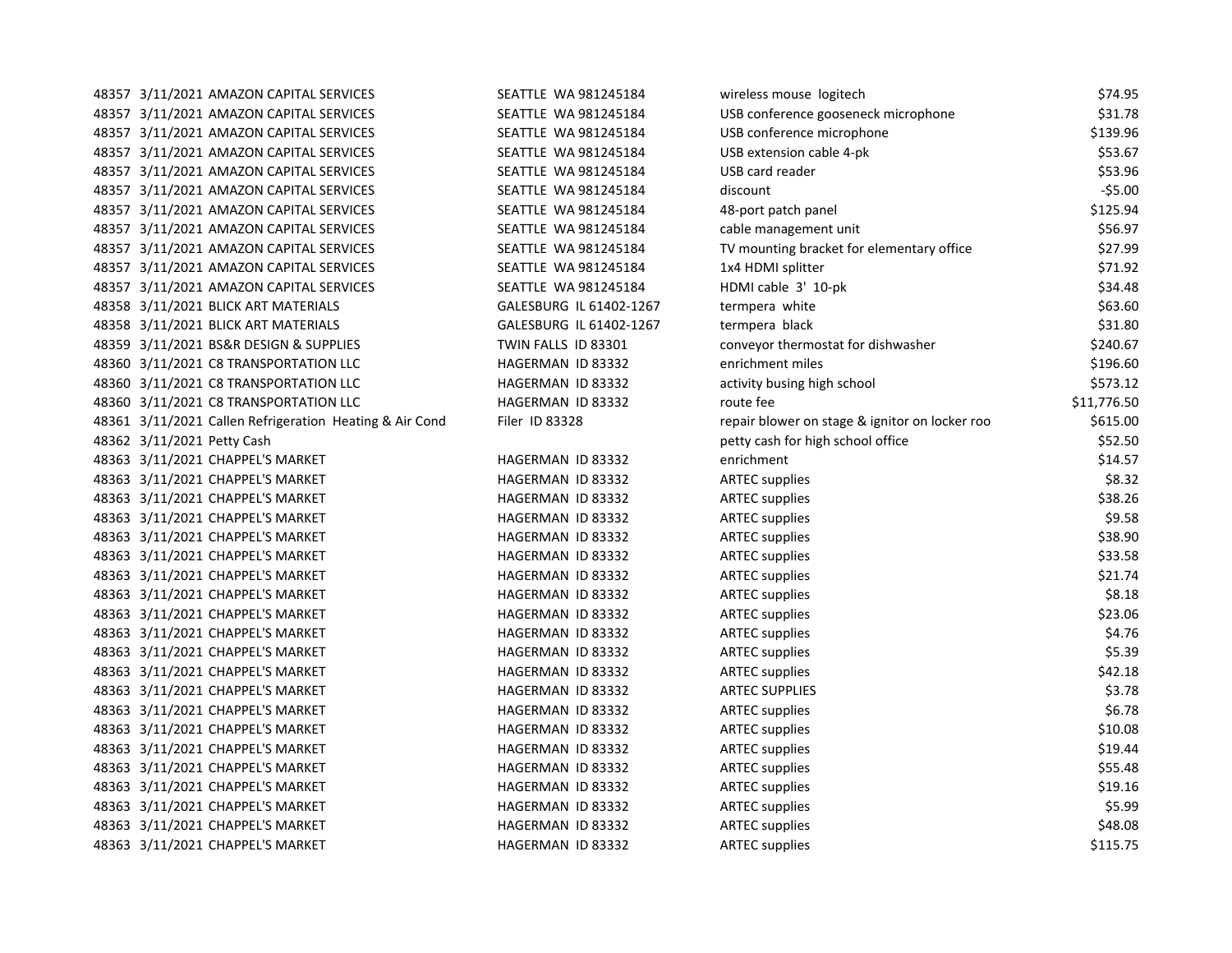| 48363 3/11/2021 CHAPPEL'S MARKET             | HAGERMAN ID 83332      | <b>ARTEC supplies</b>                          | \$36.25    |
|----------------------------------------------|------------------------|------------------------------------------------|------------|
| 48363 3/11/2021 CHAPPEL'S MARKET             | HAGERMAN ID 83332      | <b>ARTEC</b> supplies                          | \$38.39    |
| 48363 3/11/2021 CHAPPEL'S MARKET             | HAGERMAN ID 83332      | supplies for special ed meeting                | \$36.26    |
| 48363 3/11/2021 CHAPPEL'S MARKET             | HAGERMAN ID 83332      | food for cafeteria                             | \$4.38     |
| 48363 3/11/2021 CHAPPEL'S MARKET             | HAGERMAN ID 83332      | food for cafeteria                             | \$60.97    |
| 48363 3/11/2021 CHAPPEL'S MARKET             | HAGERMAN ID 83332      | food for cafeteria                             | \$21.93    |
| 48363 3/11/2021 CHAPPEL'S MARKET             | HAGERMAN ID 83332      | food for cafeteria                             | \$36.55    |
| 48363 3/11/2021 CHAPPEL'S MARKET             | HAGERMAN ID 83332      | <b>ARTEC supplies</b>                          | \$5.16     |
| 48363 3/11/2021 CHAPPEL'S MARKET             | HAGERMAN ID 83332      | <b>ARTEC supplies</b>                          | \$18.47    |
| 48364 3/11/2021 CHARLIE'S PRODUCE            | SEATTLE WA 98124       | produce for FFVP                               | \$163.10   |
| 48364 3/11/2021 CHARLIE'S PRODUCE            | SEATTLE WA 98124       | produce for FFVP                               | \$469.00   |
| 48364 3/11/2021 CHARLIE'S PRODUCE            | SEATTLE WA 98124       | produce for FFVP                               | \$203.10   |
| 48364 3/11/2021 CHARLIE'S PRODUCE            | SEATTLE WA 98124       | produce for cafeteria                          | \$79.50    |
| 48364 3/11/2021 CHARLIE'S PRODUCE            | SEATTLE WA 98124       | produce for cafeteria                          | \$56.00    |
| 48364 3/11/2021 CHARLIE'S PRODUCE            | SEATTLE WA 98124       | produce for cafeteria                          | \$25.25    |
| 48364 3/11/2021 CHARLIE'S PRODUCE            | SEATTLE WA 98124       | produce for cafeteria                          | \$79.90    |
| 48364 3/11/2021 CHARLIE'S PRODUCE            | SEATTLE WA 98124       | produce for FFVP                               | \$307.70   |
| 48365 3/11/2021 CITY OF HAGERMAN             | HAGERMAN ID 83332      | high school                                    | \$154.76   |
| 48365 3/11/2021 CITY OF HAGERMAN             | HAGERMAN ID 83332      | old gym                                        | \$153.02   |
| 48365 3/11/2021 CITY OF HAGERMAN             | HAGERMAN ID 83332      | ag building                                    | \$179.83   |
| 48365 3/11/2021 CITY OF HAGERMAN             | HAGERMAN ID 83332      | elementary school                              | \$161.04   |
| 48366 3/11/2021 DAVID STANDLEY Ph.D.         | CARMEL CA 93921        | pyschological services February                | \$1,125.00 |
| 48367 3/11/2021 Education Northwest          | Portland OR 97208-4500 | PD for staff to select reading program         | \$2,615.00 |
| 48368 3/11/2021 Farmer Brothers Co.          | Dallas TX 75373-2855   | spices for cafeteria                           | \$142.57   |
| 48369 3/11/2021 FIRE & ICE QUICK FIX CO. INC | JEROME ID 83338        | calibrated wash tank heaters                   | \$60.00    |
| 48370 3/11/2021 FIRST BOOK                   | WASHINGTON DC 20004    | Jump at the Sun: The True Life Tal of Unstoppa | \$6.75     |
| 48370 3/11/2021 FIRST BOOK                   | WASHINGTON DC 20004    | Evelyn Del Rey Is Moving Away                  | \$6.75     |
| 48370 3/11/2021 FIRST BOOK                   | WASHINGTON DC 20004    | Here and Now                                   | \$8.55     |
| 48370 3/11/2021 FIRST BOOK                   | WASHINGTON DC 20004    | Alfie: the Turtle That Disappeared             | \$6.74     |
| 48370 3/11/2021 FIRST BOOK                   | WASHINGTON DC 20004    | Feathers                                       | \$4.50     |
| 48370 3/11/2021 FIRST BOOK                   | WASHINGTON DC 20004    | Because of Winn-Dixie                          | \$3.75     |
| 48370 3/11/2021 FIRST BOOK                   | WASHINGTON DC 20004    | When You Trap a Tiger                          | \$6.45     |
| 48370 3/11/2021 FIRST BOOK                   | WASHINGTON DC 20004    | Scary Stories for Young Foxes                  | \$5.60     |
| 48370 3/11/2021 FIRST BOOK                   | WASHINGTON DC 20004    | Hoot                                           | \$3.75     |
| 48370 3/11/2021 FIRST BOOK                   | WASHINGTON DC 20004    | Paper Son: The Inspiring Story of Tyrus Wong   | \$6.75     |
| 48370 3/11/2021 FIRST BOOK                   | WASHINGTON DC 20004    | Bear Came Along                                | \$5.85     |
| 48370 3/11/2021 FIRST BOOK                   | WASHINGTON DC 20004    | Song for a Whale                               | \$3.75     |
| 48370 3/11/2021 FIRST BOOK                   | WASHINGTON DC 20004    | Moses: When Harriet Tubman Led Her People to F | \$6.95     |
| 48370 3/11/2021 FIRST BOOK                   | WASHINGTON DC 20004    | A Wolf Called Wander                           | \$3.35     |
| 48370 3/11/2021 FIRST BOOK                   | WASHINGTON DC 20004    | I Am the Storm                                 | \$6.75     |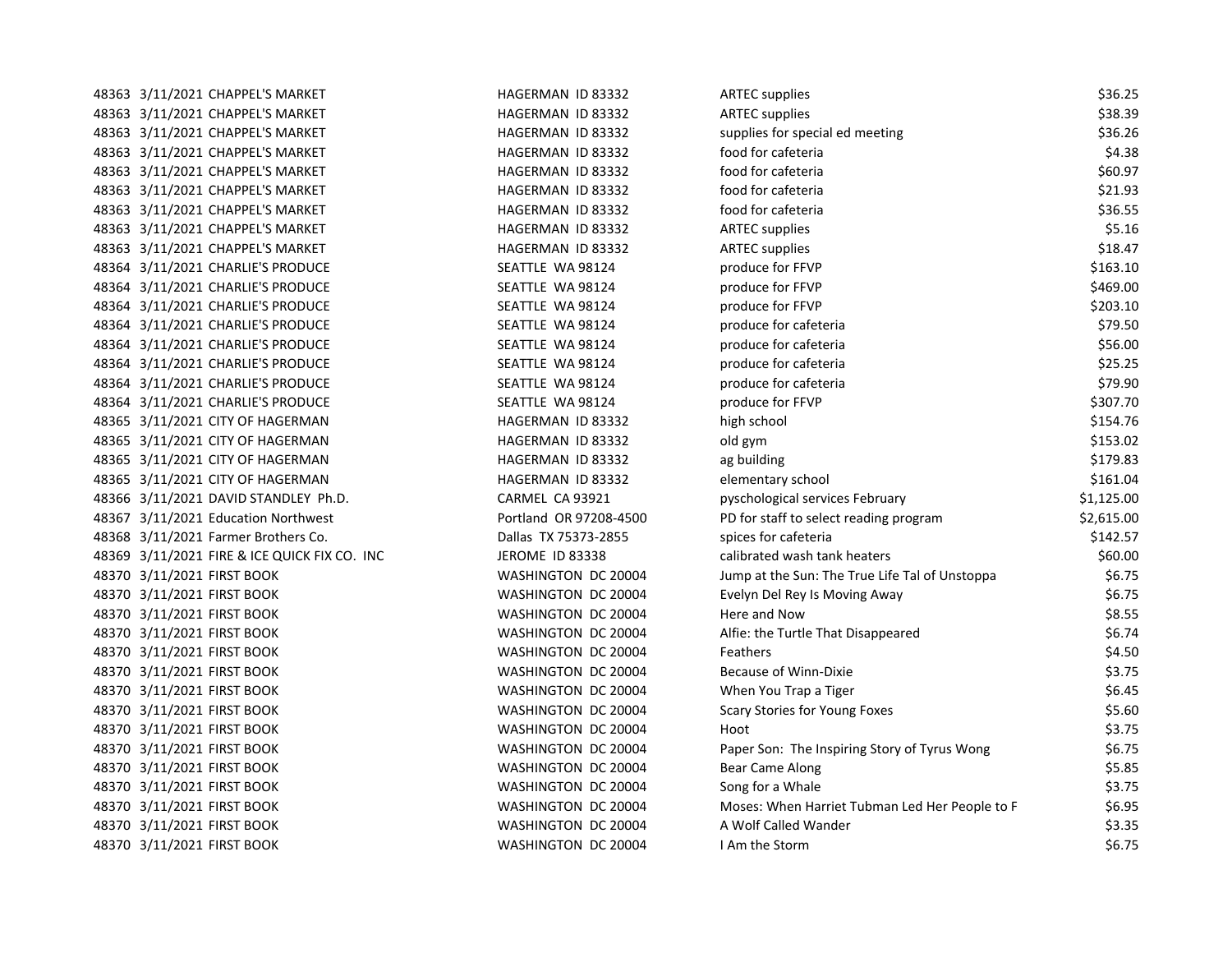48370 3/11/2021 FIRST BOOK WASHINGTON DC 20004 M 48370 3/11/2021 FIRST BOOK WASHINGTON DC 20004 MARGARETY 48370 3/11/2021 FIRST BOOK WASHINGTON DC 20004 100 MONSTERS IN MY SCHOOL 300 MONSTERS IN MY SCHOOL 30 48370 3/11/2021 FIRST BOOK WASHINGTON DC 20004 N 48370 3/11/2021 FIRST BOOK WASHINGTON DC 20004 Adelita A Sea Turtle's A Sea Turtle's A Sea Turtle's A Sea Tur 48370 3/11/2021 FIRST BOOK **WASHINGTON DC 20004** F 48370 3/11/2021 FIRST BOOK WASHINGTON DC 20004 The Very Last Castle & Very Last Castle & Gas Castle & Castle & 48370 3/11/2021 FIRST BOOK WASHINGTON DC 20004 48370 3/11/2021 FIRST BOOK WASHINGTON DC 20004 48370 3/11/2021 FIRST BOOK WASHINGTON DC 20004 M 48370 3/11/2021 FIRST BOOK WASHINGTON DC 20004 48370 3/11/2021 FIRST BOOK WASHINGTON DC 20004 48370 3/11/2021 FIRST BOOK WASHINGTON DC 20004 48370 3/11/2021 FIRST BOOK WASHINGTON DC 20004 48370 3/11/2021 FIRST BOOK KING BOOK WASHINGTON DC 20004 KING BOOK 48370 3/11/2021 FIRST BOOK WASHINGTON DC 20004 48370 3/11/2021 FIRST BOOK WASHINGTON DC 20004 MAGHING HOUSE #38: MONDAY MAGHINGTON DC 20004 48370 3/11/2021 FIRST BOOK **Escape II CONTENT STORY OF HARRIST** STORY OF HARRIST STORY OF HARRIST TUBE TUBE TUB 48370 3/11/2021 FIRST BOOK BRAVE CLARA BRAVE CLARA BRAVE CLARA BRAVE CLARA BRAVE CLARA BRAVE CLARA B 48370 3/11/2021 FIRST BOOK TALES OF SASHINGTON DC 20004 TALES OF SASHING SASHA ENGINEERS OF SASHA ISSUED & THE BIG SECRET \$1: THE BIG SECRET \$24.000 FILE SECRET \$24.000 FILE SECRET \$34.000 FILE SECRET \$34.000 FILE SECRET \$ 48370 3/11/2021 FIRST BOOK Didi Domain DOD WASHINGTON DC 20004 Didi Domain Domain Domain Domain Domain Domain D 48370 3/11/2021 FIRST BOOK WASHINGTON DC 20004 GO OTTO GO OTTO GO OTTO GO OTTO GO OTTO GO OTTO GO OTTO GO OTTO 48370 3/11/2021 FIRST BOOK WASHINGTON DC 20004 S 48370 3/11/2021 FIRST BOOK WASHINGTON DC 20004 The Infamous Ratsos \$22.80 48370 3/11/2021 FIRST BOOK WASHINGTON DC 20004 C 48370 3/11/2021 FIRST BOOK WASHINGTON DC 20004 A NEW FRIEND \$20.800 A NEW FRIEND \$20.800 A NEW FRIEND \$20.800 A 48370 3/11/2021 FIRST BOOK **WASHINGTON DC 20004** Peter the Category Road Trip \$20.800 Peter the Category Road T 48370 3/11/2021 FIRST BOOK WASHINGTON DC 20004 MUDDLE 48370 3/11/2021 FIRST BOOK WASHINGTON DC 20004 48370 3/11/2021 FIRST BOOK THE TIGER THE TIGER WASHINGTON DC 20004 FOR THE TIGER & THE TIGER & TIGER & TIGER & 48370 3/11/2021 FIRST BOOK WASHINGTON DC 20004 N 48370 3/11/2021 FIRST BOOK WASHINGTON DC 20004 A PIG A PIG A PIG A PIG A PIG A PIG A PIG A PIG A PIG A PIG A P 48370 3/11/2021 FIRST BOOK The Bravest Dog Every: The Bravest Dog Bravest Dog Bravest Dog Every: The True Stor 48370 3/11/2021 FIRST BOOK THE RESOURD THE SERVICE OF STREET AND THE STREET BOOK THE STREET AND THE STREET AND 48370 3/11/2021 FIRST BOOK WASHINGTON DC 20004 YOU CAN DO IT POUT-POUT FISH IN POUT-POUT-POUT FISH IN POUT-POU 48370 3/11/2021 FIRST BOOK WASHINGTON DC 20004 The Berenstain Bears: We Love the Library \$17.84 48370 3/11/2021 FIRST BOOK WASHINGTON DC 20004 1 48370 3/11/2021 FIRST BOOK JOBS PEOPLE DO \$18.81 WASHINGTON DC 20004 48370 3/11/2021 FIRST BOOK WASHINGTON DC 20004 VOLCANOES SHOWS 48370 3/11/2021 FIRST BOOK BUTTER ISSUED TO MASHINGTON DC 20004 BUTTER

| Mars! Earthlings Welcome                          | \$6.10  |
|---------------------------------------------------|---------|
| Margaret's Unicorn                                | \$6.75  |
| 100 Monsters in My School                         | \$20.80 |
| <b>Nhat a Lucky Day!</b>                          | \$7.63  |
| Adelita A Sea Turtle's Journey                    | \$7.30  |
| ox Versus Winter                                  | \$2.60  |
| The Very Last Castle                              | \$6.45  |
| ibby Loves Science: Mix and Measure               | \$2.60  |
| A Place for Pluto                                 | \$6.93  |
| Megabat #2: Mabagat and Fancy Cat                 | \$4.05  |
| .ift                                              | \$5.85  |
| Am Rosa Parks                                     | \$20.80 |
| (itty #1: Kitty and the Moonlight Rescue          | \$22.80 |
| asmin the Friend                                  | \$27.44 |
| (ing & Kayla and the Case of the Missing Dog T    | \$30.40 |
| An Elephant & Piggie Biggie!                      | \$32.80 |
| Magic Tree House #38: Monday with a Mad Genius    | \$23.60 |
| <b>Escape North!: The Story of Harriet Tubman</b> | \$20.80 |
| Brave Clara Barton                                | \$20.80 |
| Tales of Sasha #1: The Big Secret                 | \$24.00 |
| Didi Dodo Future Spy #2                           | \$24.00 |
| Go Otto Go!                                       | \$22.80 |
| Space Cows                                        | \$22.80 |
| The Infamous Ratsos                               | \$22.80 |
| Click Clack Moo: Cows That Type                   | \$22.00 |
| A New Friend                                      | \$20.80 |
| Pete the Cat's Family Road Trip                   | \$20.80 |
| Muddy Mud Bud                                     | \$20.80 |
| Hedge-Hedgey-Hedgehogs                            | \$20.80 |
| ox the Tiger                                      | \$20.80 |
| Ne Need More Nuts!                                | \$20.80 |
| Pig a Fox and Stinky Socks                        | \$20.80 |
| The Bravest Dog Ever: The True Story of Balto     | \$20.80 |
| lubby #1: Flubby Is Not a Good Pet!               | \$20.80 |
| 'ou Can Do It Pout-Pout Fish!                     | \$20.80 |
| The Berenstain Bears: We Love the Library         | \$17.84 |
| Tugboat                                           | \$18.00 |
| obs People Do                                     | \$18.80 |
| /olcanoes                                         | \$18.80 |
| Butterflies                                       | \$18.80 |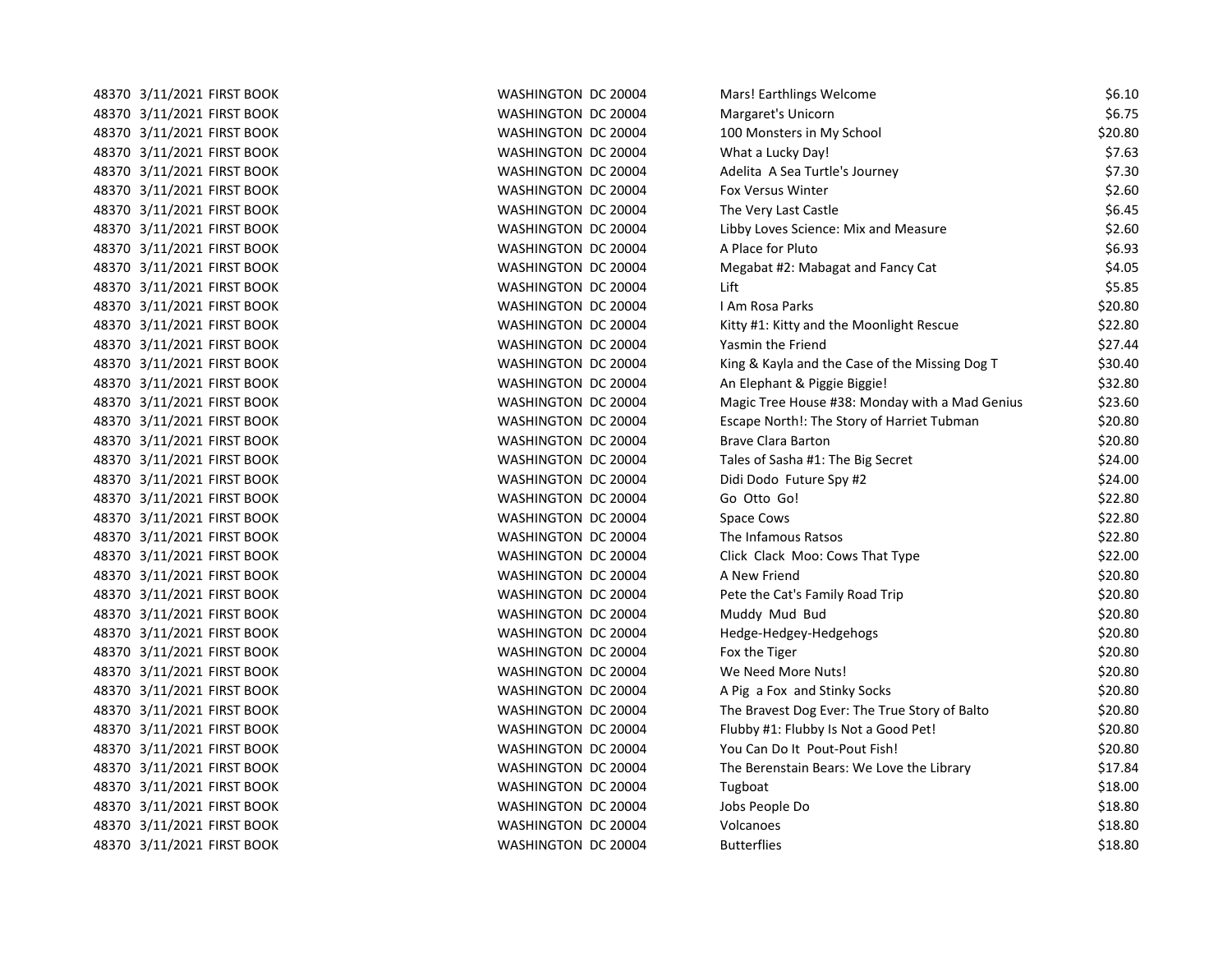| 48370 3/11/2021 FIRST BOOK                               | WASHINGTON DC 20004       | Snakes Alive!                                  | \$18.80    |
|----------------------------------------------------------|---------------------------|------------------------------------------------|------------|
| 48370 3/11/2021 FIRST BOOK                               | WASHINGTON DC 20004       | <b>Baby Animals</b>                            | \$18.80    |
| 48370 3/11/2021 FIRST BOOK                               | WASHINGTON DC 20004       | Horse and Buggy: Dance Dance Dance             | \$19.20    |
| 48370 3/11/2021 FIRST BOOK                               | WASHINGTON DC 20004       | My Happy Year                                  | \$19.20    |
| 48370 3/11/2021 FIRST BOOK                               | WASHINGTON DC 20004       | Gigantosaurus                                  | \$19.20    |
| 48370 3/11/2021 FIRST BOOK                               | WASHINGTON DC 20004       | Little Critter: Just Go to Bed!                | \$20.40    |
| 48370 3/11/2021 FIRST BOOK                               | WASHINGTON DC 20004       | Little Bear                                    | \$18.13    |
| 48370 3/11/2021 FIRST BOOK                               | WASHINGTON DC 20004       | The Garden That We Grew                        | \$20.80    |
| 48370 3/11/2021 FIRST BOOK                               | WASHINGTON DC 20004       | Drop It Rocket!                                | \$20.80    |
| 48370 3/11/2021 FIRST BOOK                               | WASHINGTON DC 20004       | Robot Go Bot!                                  | \$20.80    |
| 48370 3/11/2021 FIRST BOOK                               | WASHINGTON DC 20004       | The Pizza That We Made                         | \$20.80    |
| 48370 3/11/2021 FIRST BOOK                               | WASHINGTON DC 20004       | Ling & Ting #1: Not Exactly the Same!          | \$20.80    |
| 48370 3/11/2021 FIRST BOOK                               | WASHINGTON DC 20004       | A Positive Power Story: I Am Thankdful         | \$20.80    |
| 48370 3/11/2021 FIRST BOOK                               | WASHINGTON DC 20004       | Twinky the Dinky Dog                           | \$20.80    |
| 48370 3/11/2021 FIRST BOOK                               | WASHINGTON DC 20004       | Mac and Cheese and the Perfect Plan            | \$20.80    |
| 48370 3/11/2021 FIRST BOOK                               | WASHINGTON DC 20004       | The Very Lonely Firefly                        | \$20.80    |
| 48370 3/11/2021 FIRST BOOK                               | WASHINGTON DC 20004       | The Berenstain Bears' Lemonade Stand           | \$18.20    |
| 48371 3/11/2021 FRANZ FAMILY BAKERIES                    | LOS ANGELES CA 90074-2654 | food for cafeteria                             | \$35.00    |
| 48371 3/11/2021 FRANZ FAMILY BAKERIES                    | LOS ANGELES CA 90074-2654 | food for cafeteria                             | \$42.74    |
| 48372 3/11/2021 GoodSource Solutions                     | Emmett ID 83617           | food for cafeteria                             | \$681.10   |
| 48372 3/11/2021 GoodSource Solutions                     | Emmett ID 83617           | food for cafeteria                             | \$71.36    |
| 48372 3/11/2021 GoodSource Solutions                     | Emmett ID 83617           | food for cafeteria                             | \$2,131.46 |
| 48373 3/11/2021 HAGERMAN CHAMBER OF COMMERCE             | HAGERMAN ID 83332         | membership dues - non-profit w/pre-paid lunche | \$115.00   |
| 48374 3/11/2021 HAGERMAN HIGH SCHOOL                     | HAGERMAN ID 83332         | donation from Jessica Knapp of her JHGBB contr | \$1,000.00 |
| 48374 3/11/2021 HAGERMAN HIGH SCHOOL                     | HAGERMAN ID 83332         | <b>IDLA</b> course fee                         | \$120.00   |
| 48375 3/11/2021 Idaho High School Activities Association | Boise ID 83704            | activity fee - golf boys                       | \$25.00    |
| 48375 3/11/2021 Idaho High School Activities Association | Boise ID 83704            | activity fee - golf girls                      | \$25.00    |
| 48376 3/11/2021 Idaho Middle Level Association           | Meridan ID 83680          | district registration                          | \$250.00   |
| 48377 3/11/2021 Idaho School Boards Association Inc.     | Boise ID 83707-4797       | Day on the Hill registration                   | \$75.00    |
| 48378 3/11/2021 Idaho Department of Education            | Boise ID 83720-0027       | fingerprint escrow fee                         | \$350.00   |
| 48379 3/11/2021 IDAHO POWER COMPANY                      | BOISE ID 83721-0030       | high school                                    | \$1,253.71 |
| 48379 3/11/2021 IDAHO POWER COMPANY                      | BOISE ID 83721-0030       | old gym                                        | \$537.32   |
| 48379 3/11/2021 IDAHO POWER COMPANY                      | BOISE ID 83721-0030       | outside lighting                               | \$62.74    |
| 48379 3/11/2021 IDAHO POWER COMPANY                      | BOISE ID 83721-0030       | irrigation pump                                | \$10.32    |
| 48379 3/11/2021 IDAHO POWER COMPANY                      | BOISE ID 83721-0030       | grade school                                   | \$2,983.64 |
| 48379 3/11/2021 IDAHO POWER COMPANY                      | BOISE ID 83721-0030       | ag building                                    | \$332.97   |
| 48380 3/11/2021 IDHW                                     | Boise ID 83720-0036       | medicaid match                                 | \$5,000.00 |
| 48381 3/11/2021 INTEGRATED TECHNOLOGIES                  | TWIN FALLS ID 83303-1843  | copier maintenance - elementary                | \$616.56   |
| 48381 3/11/2021 INTEGRATED TECHNOLOGIES                  | TWIN FALLS ID 83303-1843  | copier maintenance - high school               | \$272.23   |
| 48381 3/11/2021 INTEGRATED TECHNOLOGIES                  | TWIN FALLS ID 83303-1843  | copier maintenance - elementary office         | \$43.50    |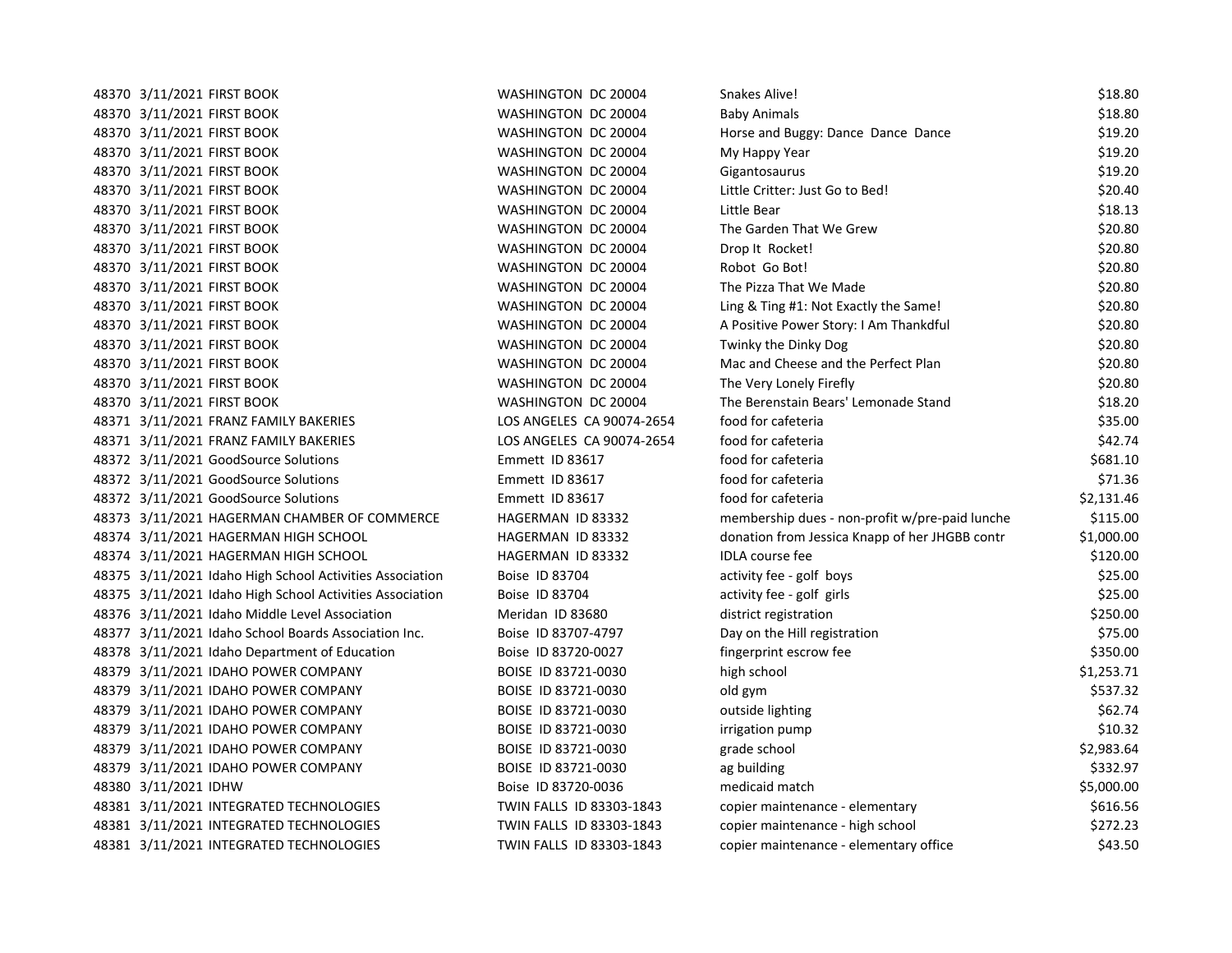| 48382 3/11/2021 Josten's Inc.                | Twin Falls ID 83303    | diplomas                                      | \$114.07   |
|----------------------------------------------|------------------------|-----------------------------------------------|------------|
| 48382 3/11/2021 Josten's Inc.                | Twin Falls ID 83303    | shipping                                      | \$11.65    |
| 48383 3/11/2021 Lierman Cheyanna             | Gooding ID 83330       | OT February                                   | \$748.00   |
| 48384 3/11/2021 Meadow Gold Dairy            | ATLANTA GA 30374-6496  | dairy products for cafeteria                  | \$678.52   |
| 48384 3/11/2021 Meadow Gold Dairy            | ATLANTA GA 30374-6496  | dairy products for cafeteria                  | \$397.60   |
| 48384 3/11/2021 Meadow Gold Dairy            | ATLANTA GA 30374-6496  | dairy products for cafeteria                  | \$463.51   |
| 48384 3/11/2021 Meadow Gold Dairy            | ATLANTA GA 30374-6496  | dairy products for cafeteria                  | \$431.09   |
| 48385 3/11/2021 Mikey's Refrigeratin Inc.    | Jerome ID 83338        | repair walk-in compressor                     | \$187.50   |
| 48386 3/11/2021 NORCO INC.                   | TWIN FALLS ID 83301    | ED010278 1/8/5P+ covered electrode            | \$159.01   |
| 48386 3/11/2021 NORCO INC.                   | TWIN FALLS ID 83301    | 45 amp nozzle                                 | \$30.40    |
| 48386 3/11/2021 NORCO INC.                   | TWIN FALLS ID 83301    | 220843 electrodes                             | \$41.10    |
| 48386 3/11/2021 NORCO INC.                   | TWIN FALLS ID 83301    | 85 amp nozzles                                | \$31.25    |
| 48386 3/11/2021 NORCO INC.                   | TWIN FALLS ID 83301    | fine cut nozzle                               | \$31.25    |
| 48386 3/11/2021 NORCO INC.                   | TWIN FALLS ID 83301    | ea. safety glasses                            | \$17.04    |
| 48386 3/11/2021 NORCO INC.                   | TWIN FALLS ID 83301    | Hobart 418 1/8 7018-1 50# can                 | \$125.55   |
| 48387 3/11/2021 Pro Active Behavioral Health | Twin Falls ID 83301    | behavioral health services 2/10-2/11/2021     | \$512.00   |
| 48387 3/11/2021 Pro Active Behavioral Health | Twin Falls ID 83301    | behavioral health services 2/22-2/25/2021     | \$1,024.00 |
| 48387 3/11/2021 Pro Active Behavioral Health | Twin Falls ID 83301    | behavioral health services 2/16-2/18/2021     | \$768.00   |
| 48387 3/11/2021 Pro Active Behavioral Health | Twin Falls ID 83301    | behavioral health services 2/1-2/4/2021       | \$816.00   |
| 48388 3/11/2021 Rinard Media                 | Twin Falls ID 83301    | website hosting                               | \$700.00   |
| 48389 3/11/2021 SAFEGUARD BUSINESS SYSTEMS   | <b>BOISE ID 83707</b>  | shipping                                      | \$7.16     |
| 48389 3/11/2021 SAFEGUARD BUSINESS SYSTEMS   | <b>BOISE ID 83707</b>  | pkg. envelopes for W-2 forms                  | \$22.11    |
| 48390 3/11/2021 SCHOOL SPECIALTY-WI          | APPLETON WI 54912-1579 | 9-1569710-682 jumbo pencils                   | \$7.01     |
| 48390 3/11/2021 SCHOOL SPECIALTY-WI          | APPLETON WI 54912-1579 | 9-1333744-682 dry erase markers black         | \$20.80    |
| 48390 3/11/2021 SCHOOL SPECIALTY-WI          | APPLETON WI 54912-1579 | 9-1534835-682 dry erase markers assorted      | \$20.78    |
| 48390 3/11/2021 SCHOOL SPECIALTY-WI          | APPLETON WI 54912-1579 | 9-059634-682 dry erase cleaner                | \$5.84     |
| 48390 3/11/2021 SCHOOL SPECIALTY-WI          | APPLETON WI 54912-1579 | 9-1301245 500 transparent tape 3" core        | \$18.18    |
| 48390 3/11/2021 SCHOOL SPECIALTY-WI          | APPLETON WI 54912-1579 | 9-081454-682 glue sticks                      | \$12.99    |
| 48390 3/11/2021 SCHOOL SPECIALTY-WI          | APPLETON WI 54912-1579 | 9-2044781-682 tape dispenser replacement core | \$3.63     |
| 48390 3/11/2021 SCHOOL SPECIALTY-WI          | APPLETON WI 54912-1579 | 9-078663-682 My First Tri-write Ticonderoga p | \$19.49    |
| 48390 3/11/2021 SCHOOL SPECIALTY-WI          | APPLETON WI 54912-1579 | 9-077399-682 Sharpie marker fine tip          | \$6.82     |
| 48390 3/11/2021 SCHOOL SPECIALTY-WI          | APPLETON WI 54912-1579 | 9-1004526-682 pencil grips                    | \$17.87    |
| 48390 3/11/2021 SCHOOL SPECIALTY-WI          | APPLETON WI 54912-1579 | 9-1569596-682 cardstock brights assortment    | \$15.59    |
| 48390 3/11/2021 SCHOOL SPECIALTY-WI          | APPLETON WI 54912-1579 | 9-085313-682 red & blue newsprint ruled long  | \$5.65     |
| 48390 3/11/2021 SCHOOL SPECIALTY-WI          | APPLETON WI 54912-1579 | 9-085319-682 red & blue newsprint ruled short | \$5.65     |
| 48390 3/11/2021 SCHOOL SPECIALTY-WI          | APPLETON WI 54912-1579 | 9-1272480-682 hardwood clipboards             | \$12.15    |
| 48390 3/11/2021 SCHOOL SPECIALTY-WI          | APPLETON WI 54912-1579 | 9-1370548-862 Zeus magnetic hooks             | \$7.92     |
| 48390 3/11/2021 SCHOOL SPECIALTY-WI          | APPLETON WI 54912-1579 | 9-1602026-682 stand-up stapler                | \$5.52     |
| 48390 3/11/2021 SCHOOL SPECIALTY-WI          | APPLETON WI 54912-1579 | 9-061059-682 staples                          | \$0.52     |
| 48390 3/11/2021 SCHOOL SPECIALTY-WI          | APPLETON WI 54912-1579 | 9-081901-682 metersticks w/o metal ends       | \$2.80     |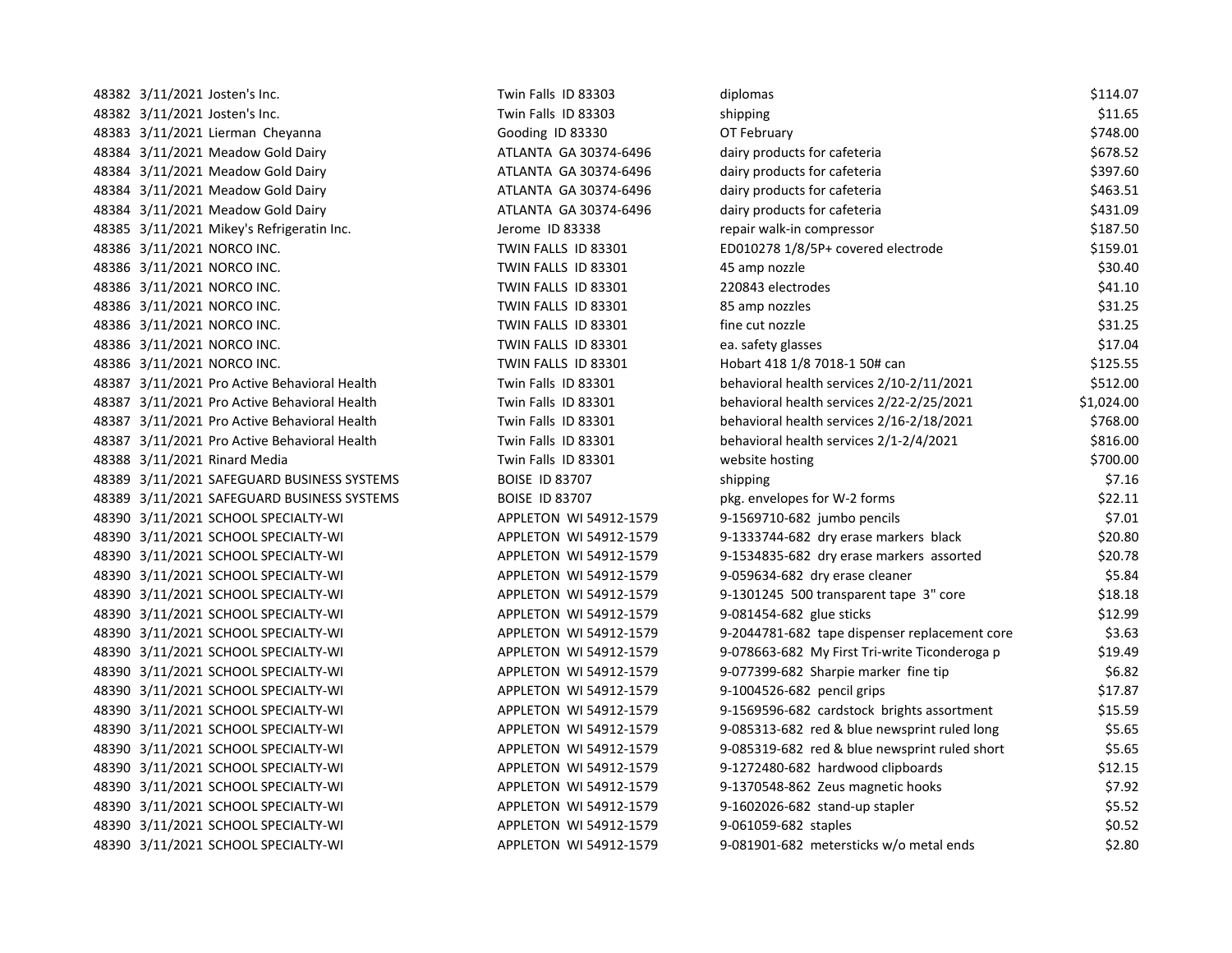| 48390 3/11/2021 SCHOOL SPECIALTY-WI         | APPLETON WI 54912-1579      | 9-2020728-682 KleenSlate dry erase cloths w/m | \$13.64      |
|---------------------------------------------|-----------------------------|-----------------------------------------------|--------------|
| 48390 3/11/2021 SCHOOL SPECIALTY-WI         | APPLETON WI 54912-1579      | 9-059745-682 dry erase markers bullet tip a   | \$4.67       |
| 48390 3/11/2021 SCHOOL SPECIALTY-WI         | APPLETON WI 54912-1579      | 9-079673-682 assorted sharpies                | \$18.19      |
| 48390 3/11/2021 SCHOOL SPECIALTY-WI         | APPLETON WI 54912-1579      | 9-1400763-682 red retractable pens            | \$4.48       |
| 48390 3/11/2021 SCHOOL SPECIALTY-WI         | APPLETON WI 54912-1579      | 9-077399-682 black sharpie                    | \$6.82       |
| 48390 3/11/2021 SCHOOL SPECIALTY-WI         | APPLETON WI 54912-1579      | 9-1466991-682 white-out cartridges            | \$6.95       |
| 48390 3/11/2021 SCHOOL SPECIALTY-WI         | APPLETON WI 54912-1579      | 9-085002-682 assorted pencils                 | \$19.43      |
| 48391 3/11/2021 SHAMROCK FOODS              | SEATTLE WA 98124-1846       | cutlery kit foam trays                        | \$248.22     |
| 48391 3/11/2021 SHAMROCK FOODS              | SEATTLE WA 98124-1846       | food for cafeteria                            | \$162.64     |
| 48391 3/11/2021 SHAMROCK FOODS              | SEATTLE WA 98124-1846       | food for cafeteria                            | \$195.61     |
| 48391 3/11/2021 SHAMROCK FOODS              | SEATTLE WA 98124-1846       | cutlery kit foam trays                        | \$221.88     |
| 48392 3/11/2021 SYSCO Idaho Inc.            | Boise ID 83717-0007         | portion cups w/lids                           | \$106.23     |
| 48392 3/11/2021 SYSCO Idaho Inc.            | Boise ID 83717-0007         | foam trays pan liners portion cups            | \$157.00     |
| 48392 3/11/2021 SYSCO Idaho Inc.            | Boise ID 83717-0007         | portion cups w/lids; foam trays               | \$289.15     |
| 48392 3/11/2021 SYSCO Idaho Inc.            | Boise ID 83717-0007         | portion cups w/lids                           | \$71.70      |
| 48392 3/11/2021 SYSCO Idaho Inc.            | Boise ID 83717-0007         | food for cafeteria                            | \$224.13     |
| 48392 3/11/2021 SYSCO Idaho Inc.            | Boise ID 83717-0007         | food for cafeteria                            | \$247.34     |
| 48392 3/11/2021 SYSCO Idaho Inc.            | Boise ID 83717-0007         | food for cafeteria                            | \$313.23     |
| 48393 3/11/2021 T-Mobile                    | Cincinnati OH 45274-2596    | wifi hotspots & devices                       | \$484.80     |
| 48394 3/11/2021 TREASURE VALLEY COFFEE INC  | <b>BOISE ID 83713</b>       | drinking water                                | \$9.00       |
| 48394 3/11/2021 TREASURE VALLEY COFFEE INC  | <b>BOISE ID 83713</b>       | drinking water                                | \$22.50      |
| 48395 3/11/2021 US POSTMASTER               | HAGERMAN ID 83332           | rolls stamps for high school office           | \$110.00     |
| 48396 3/11/2021 V2 Ventures LLC             | Southfield MI 48034         | internet services March                       | \$174.13     |
| 48397 3/11/2021 Valley Wide Cooperative     | Nampa ID 83687              | propane for high school                       | \$1,019.57   |
| 48397 3/11/2021 Valley Wide Cooperative     | Nampa ID 83687              | propane for ag shop                           | \$892.14     |
| 48397 3/11/2021 Valley Wide Cooperative     | Nampa ID 83687              | propane for high school                       | \$1,274.42   |
| 48397 3/11/2021 Valley Wide Cooperative     | Nampa ID 83687              | propane for high school                       | \$850.01     |
| 48397 3/11/2021 Valley Wide Cooperative     | Nampa ID 83687              | propane for high school                       | \$1,529.44   |
| 48397 3/11/2021 Valley Wide Cooperative     | Nampa ID 83687              | propane for ag shop                           | \$977.09     |
| 48398 3/11/2021 Venture Upward LLC          | Orem UT 84097               | grades 1-5                                    | \$27,625.00  |
| 48398 3/11/2021 Venture Upward LLC          | Orem UT 84097               | grades 6-8                                    | \$9,250.00   |
| 48398 3/11/2021 Venture Upward LLC          | Orem UT 84097               | credit for teacher                            | $-$1,199.84$ |
| 48398 3/11/2021 Venture Upward LLC          | Orem UT 84097               | kingergarten                                  | \$1,968.75   |
| 48399 3/11/2021 WESTERN WASTE SERVICES      | JEROME ID 83338             | garbage pickup                                | \$280.00     |
| 48400 3/11/2021 ZIGGYS EXPRESS HAGERMAN     | <b>BLISS ID 83314</b>       | fuel                                          | \$39.27      |
| 48424 3/18/2021 AMERICAN FIDELITY ASSURANCE | OKLAHOMA CITY OK 73126-8805 | Am Fidelity - HSA Svg - 032021                | \$43.49      |
| 48424 3/18/2021 AMERICAN FIDELITY ASSURANCE | OKLAHOMA CITY OK 73126-8805 | Am Fidelity - HSA Svg - 032021                | \$131.35     |
| 48424 3/18/2021 AMERICAN FIDELITY ASSURANCE | OKLAHOMA CITY OK 73126-8805 | Am Fidelity - HSA Svg - 032021                | \$7.55       |
| 48424 3/18/2021 AMERICAN FIDELITY ASSURANCE | OKLAHOMA CITY OK 73126-8805 | Am Fidelity - HSA Svg - 032021                | \$386.50     |
| 48424 3/18/2021 AMERICAN FIDELITY ASSURANCE | OKLAHOMA CITY OK 73126-8805 | Am Fidelity - HSA Svg - 032021                | \$131.35     |
|                                             |                             |                                               |              |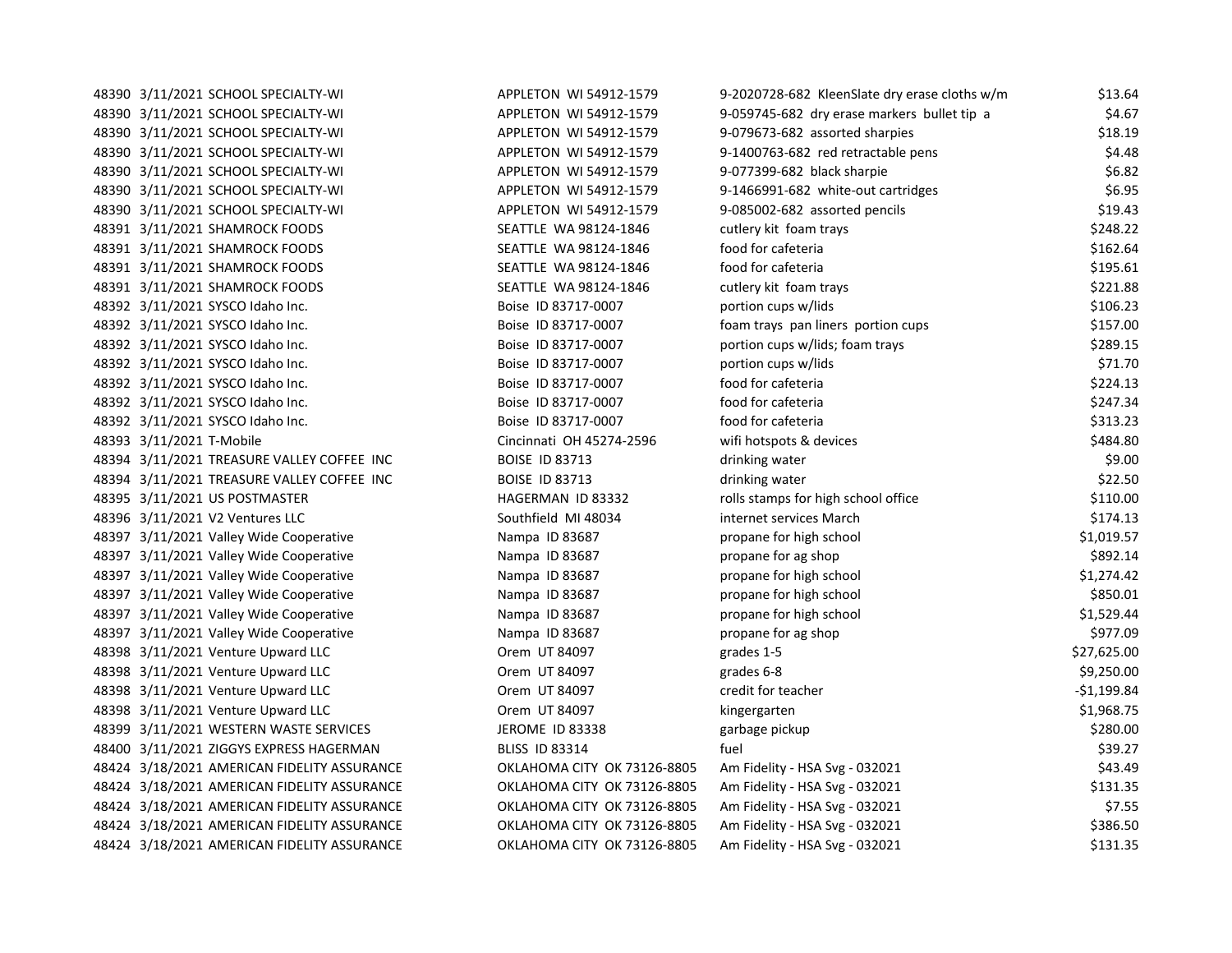| 48424 3/18/2021 AMERICAN FIDELITY ASSURANCE | OKLAHOMA CITY OK 73126-8805 | Am Fidelity - HSA Svg - 032021 | \$481.91   |
|---------------------------------------------|-----------------------------|--------------------------------|------------|
| 48424 3/18/2021 AMERICAN FIDELITY ASSURANCE | OKLAHOMA CITY OK 73126-8805 | Am Fidelity - HSA Svg - 032021 | \$131.35   |
| 48425 3/18/2021 BLUE CROSS OF IDAHO         | BOISE ID 83707-0948         | <b>Blue Cross - 032021</b>     | \$456.23   |
| 48425 3/18/2021 BLUE CROSS OF IDAHO         | BOISE ID 83707-0948         | Blue Cross - HSA - 032021      | \$558.95   |
| 48425 3/18/2021 BLUE CROSS OF IDAHO         | BOISE ID 83707-0948         | Blue Cross - HSA - 032021      | \$185.03   |
| 48425 3/18/2021 BLUE CROSS OF IDAHO         | BOISE ID 83707-0948         | Blue Cross - HSA - 032021      | \$172.07   |
| 48425 3/18/2021 BLUE CROSS OF IDAHO         | BOISE ID 83707-0948         | Blue Cross - HSA - 032021      | \$558.95   |
| 48425 3/18/2021 BLUE CROSS OF IDAHO         | BOISE ID 83707-0948         | <b>Blue Cross - 032021</b>     | \$27.94    |
| 48425 3/18/2021 BLUE CROSS OF IDAHO         | BOISE ID 83707-0948         | Blue Cross-PPO - 032021        | \$3,685.57 |
| 48425 3/18/2021 BLUE CROSS OF IDAHO         | BOISE ID 83707-0948         | <b>Blue Cross - 032021</b>     | \$662.36   |
| 48425 3/18/2021 BLUE CROSS OF IDAHO         | BOISE ID 83707-0948         | <b>Blue Cross - 032021</b>     | \$345.15   |
| 48425 3/18/2021 BLUE CROSS OF IDAHO         | BOISE ID 83707-0948         | <b>Blue Cross - 032021</b>     | \$1,989.88 |
| 48425 3/18/2021 BLUE CROSS OF IDAHO         | BOISE ID 83707-0948         | <b>Blue Cross - 032021</b>     | \$517.73   |
| 48425 3/18/2021 BLUE CROSS OF IDAHO         | BOISE ID 83707-0948         | <b>Blue Cross - 032021</b>     | \$172.57   |
| 48425 3/18/2021 BLUE CROSS OF IDAHO         | BOISE ID 83707-0948         | <b>Blue Cross - 032021</b>     | \$7,484.00 |
| 48425 3/18/2021 BLUE CROSS OF IDAHO         | BOISE ID 83707-0948         | <b>Blue Cross - 032021</b>     | \$1,329.82 |
| 48425 3/18/2021 BLUE CROSS OF IDAHO         | BOISE ID 83707-0948         | Blue Cross - HSA - 032021      | \$1,249.25 |
| 48426 3/18/2021 Internal Revenue Service    |                             | IRS-Fica - 032021              | \$46.52    |
| 48426 3/18/2021 Internal Revenue Service    |                             | IRS-Medicare - 032021          | \$14.16    |
| 48426 3/18/2021 Internal Revenue Service    |                             | IRS-Medicare - 032021          | \$43.54    |
| 48426 3/18/2021 Internal Revenue Service    |                             | IRS-Fica - 032021              | \$18.07    |
| 48426 3/18/2021 Internal Revenue Service    |                             | IRS - FICA - 032021            | \$303.29   |
| 48426 3/18/2021 Internal Revenue Service    |                             | IRS-Fica - 032021              | \$297.53   |
| 48426 3/18/2021 Internal Revenue Service    |                             | IRS-Fica - 032021              | \$27.49    |
| 48426 3/18/2021 Internal Revenue Service    |                             | IRS-Fica - 032021              | \$286.12   |
| 48426 3/18/2021 Internal Revenue Service    |                             | IRS-Medicare - 032021          | \$67.21    |
| 48426 3/18/2021 Internal Revenue Service    |                             | IRS-Medicare - 032021          | \$4.08     |
| 48426 3/18/2021 Internal Revenue Service    |                             | IRS-Medicare - 032021          | \$117.98   |
| 48426 3/18/2021 Internal Revenue Service    |                             | IRS-Fica - 032021              | \$137.63   |
| 48426 3/18/2021 Internal Revenue Service    |                             | IRS-Fica - 032021              | \$260.57   |
| 48426 3/18/2021 Internal Revenue Service    |                             | IRS-Fica - 032021              | \$377.36   |
| 48426 3/18/2021 Internal Revenue Service    |                             | IRS-Fica - 032021              | \$331.50   |
| 48426 3/18/2021 Internal Revenue Service    |                             | IRS-Fica - 032021              | \$1,080.07 |
| 48426 3/18/2021 Internal Revenue Service    |                             | IRS-Fica - 032021              | \$334.69   |
| 48426 3/18/2021 Internal Revenue Service    |                             | IRS-Fica - 032021              | \$116.27   |
| 48426 3/18/2021 Internal Revenue Service    |                             | IRS-Fica - 032021              | \$129.13   |
| 48426 3/18/2021 Internal Revenue Service    |                             | IRS-Fica - 032021              | \$334.23   |
| 48426 3/18/2021 Internal Revenue Service    |                             | IRS-Fica - 032021              | \$525.37   |
| 48426 3/18/2021 Internal Revenue Service    |                             | IRS-Fica - 032021              | \$3,889.39 |
| 48426 3/18/2021 Internal Revenue Service    |                             | IRS-Fica - 032021              | \$2,201.26 |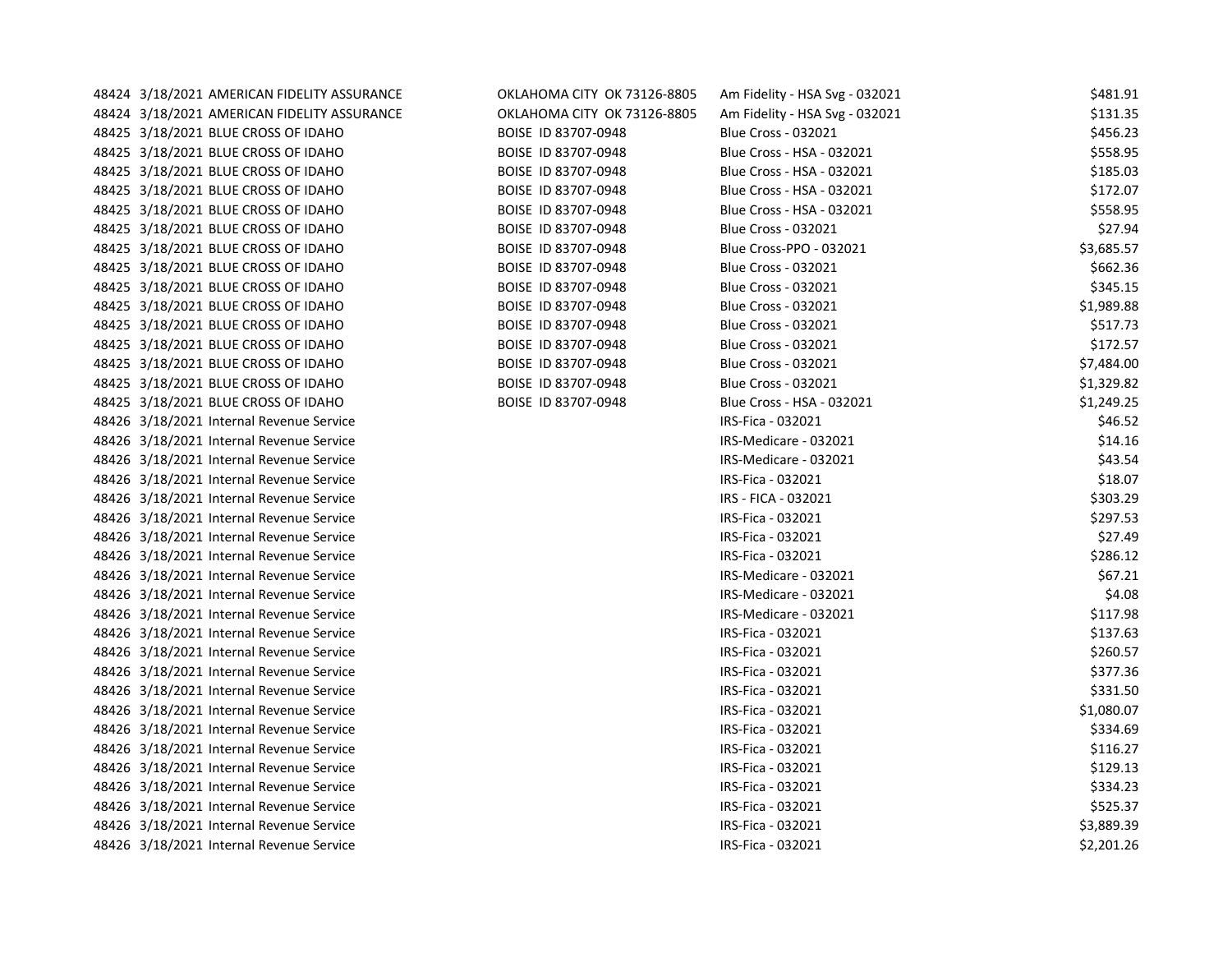| 48426 3/18/2021 Internal Revenue Service                |                        | Medicare - 032021           | \$15.36    |
|---------------------------------------------------------|------------------------|-----------------------------|------------|
| 48427 3/18/2021 Public Employee Retirement System of ID | Boise ID 83720-0078    | Persi - Retirement - 032021 | \$474.37   |
| 48427 3/18/2021 Public Employee Retirement System of ID | Boise ID 83720-0078    | PERSI-Retirement - 032021   | \$28.98    |
| 48427 3/18/2021 Public Employee Retirement System of ID | Boise ID 83720-0078    | Persi - Retirement - 032021 | \$24.87    |
| 48427 3/18/2021 Public Employee Retirement System of ID | Boise ID 83720-0078    | PERSI-Retirement - 032021   | \$70.40    |
| 48427 3/18/2021 Public Employee Retirement System of ID | Boise ID 83720-0078    | PERSI-Retirement - 032021   | \$29.82    |
| 48427 3/18/2021 Public Employee Retirement System of ID | Boise ID 83720-0078    | PERSI-Retirement - 032021   | \$74.63    |
| 48427 3/18/2021 Public Employee Retirement System of ID | Boise ID 83720-0078    | PERSI-Retirement - 032021   | \$189.32   |
| 48427 3/18/2021 Public Employee Retirement System of ID | Boise ID 83720-0078    | PERSI-Retirement - 032021   | \$590.71   |
| 48427 3/18/2021 Public Employee Retirement System of ID | Boise ID 83720-0078    | PERSI-Retirement - 032021   | \$186.21   |
| 48427 3/18/2021 Public Employee Retirement System of ID | Boise ID 83720-0078    | PERSI-Retirement - 032021   | \$109.45   |
| 48427 3/18/2021 Public Employee Retirement System of ID | Boise ID 83720-0078    | PERSI-Retirement - 032021   | \$487.45   |
| 48427 3/18/2021 Public Employee Retirement System of ID | Boise ID 83720-0078    | PERSI-Retirement - 032021   | \$446.57   |
| 48427 3/18/2021 Public Employee Retirement System of ID | Boise ID 83720-0078    | PERSI-Retirement - 032021   | \$517.40   |
| 48427 3/18/2021 Public Employee Retirement System of ID | Boise ID 83720-0078    | PERSI-Retirement - 032021   | \$1,902.44 |
| 48427 3/18/2021 Public Employee Retirement System of ID | Boise ID 83720-0078    | PERSI-Retirement - 032021   | \$522.38   |
| 48427 3/18/2021 Public Employee Retirement System of ID | Boise ID 83720-0078    | PERSI-Retirement - 032021   | \$186.51   |
| 48427 3/18/2021 Public Employee Retirement System of ID | Boise ID 83720-0078    | PERSI-Retirement - 032021   | \$127.75   |
| 48427 3/18/2021 Public Employee Retirement System of ID | Boise ID 83720-0078    | PERSI-Retirement - 032021   | \$541.11   |
| 48427 3/18/2021 Public Employee Retirement System of ID | Boise ID 83720-0078    | PERSI-Retirement - 032021   | \$909.18   |
| 48427 3/18/2021 Public Employee Retirement System of ID | Boise ID 83720-0078    | PERSI-Retirement - 032021   | \$6,237.91 |
| 48427 3/18/2021 Public Employee Retirement System of ID | Boise ID 83720-0078    | PERSI-Retirement - 032021   | \$3,577.42 |
| 48427 3/18/2021 Public Employee Retirement System of ID | Boise ID 83720-0078    | PERSI-Retirement - 032021   | \$44.50    |
| 48427 3/18/2021 Public Employee Retirement System of ID | Boise ID 83720-0078    | PERSI-Retirement - 032021   | \$470.34   |
| 48428 3/18/2021 IRS INTERNAL REVENUE SERVICE            | <b>OGDEN UT 84201</b>  | FICA - 032021               | \$19.96    |
| 48428 3/18/2021 IRS INTERNAL REVENUE SERVICE            | OGDEN UT 84201         | FICA - 032021               | \$38.25    |
| 48429 3/18/2021 PUBLIC EMPLOYEE RETIREMENT SYS          | BOISE ID 83720-0078    | PERSI-Retirement - 032021   | \$43.91    |
| 48430 3/18/2021 STANDARD INSURANCE CO.                  | PORTLAND OR 97228-6367 | Standard Life - 032021      | \$4.17     |
| 48430 3/18/2021 STANDARD INSURANCE CO.                  | PORTLAND OR 97228-6367 | Standard-Life - 032021      | \$15.77    |
| 48430 3/18/2021 STANDARD INSURANCE CO.                  | PORTLAND OR 97228-6367 | Standard Life - 032021      | \$0.16     |
| 48430 3/18/2021 STANDARD INSURANCE CO.                  | PORTLAND OR 97228-6367 | Standard-Life - 032021      | \$4.00     |
| 48430 3/18/2021 STANDARD INSURANCE CO.                  | PORTLAND OR 97228-6367 | Standard-Life - 032021      | \$3.00     |
| 48430 3/18/2021 STANDARD INSURANCE CO.                  | PORTLAND OR 97228-6367 | Standard-Life - 032021      | \$16.00    |
| 48430 3/18/2021 STANDARD INSURANCE CO.                  | PORTLAND OR 97228-6367 | Standard Insurance - 032021 | \$3.84     |
| 48430 3/18/2021 STANDARD INSURANCE CO.                  | PORTLAND OR 97228-6367 | Standard-Life - 032021      | \$7.20     |
| 48430 3/18/2021 STANDARD INSURANCE CO.                  | PORTLAND OR 97228-6367 | Standard-Life - 032021      | \$1.33     |
| 48430 3/18/2021 STANDARD INSURANCE CO.                  | PORTLAND OR 97228-6367 | Standard-Life - 032021      | \$16.00    |
| 48430 3/18/2021 STANDARD INSURANCE CO.                  | PORTLAND OR 97228-6367 | Standard-Life - 032021      | \$2.64     |
| 48430 3/18/2021 STANDARD INSURANCE CO.                  | PORTLAND OR 97228-6367 | Standard-Life - 032021      | \$7.70     |
| 48430 3/18/2021 STANDARD INSURANCE CO.                  | PORTLAND OR 97228-6367 | Standard-Life - 032021      | \$37.44    |